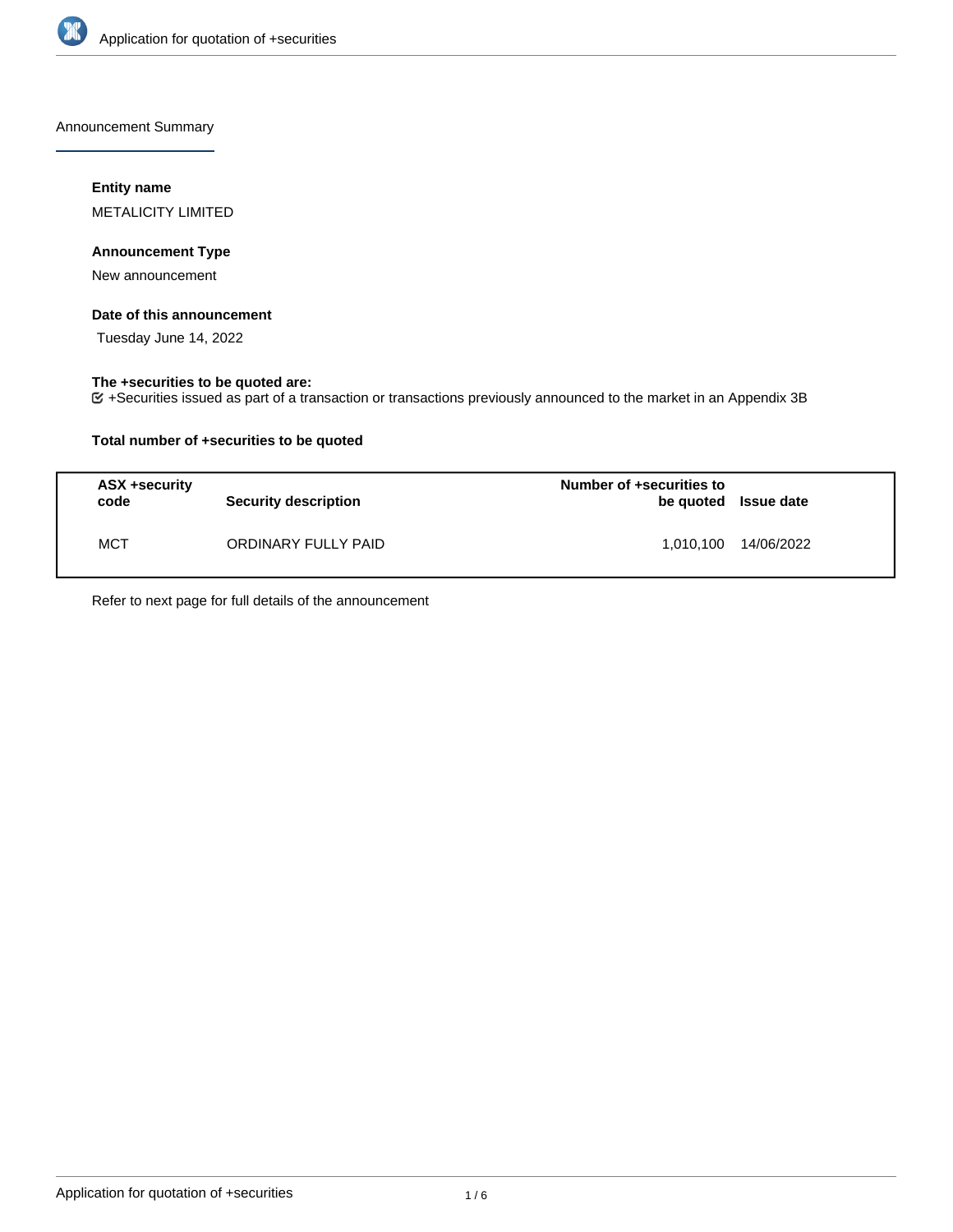

Part 1 - Entity and announcement details

# **1.1 Name of entity**

METALICITY LIMITED

We (the entity named above) apply for +quotation of the following +securities and agree to the matters set out in Appendix 2A of the ASX Listing Rules.

**1.2 Registered number type** ABN

**Registration number** 92086839992

**1.3 ASX issuer code MCT** 

**1.4 The announcement is**

New announcement

## **1.5 Date of this announcement**

14/6/2022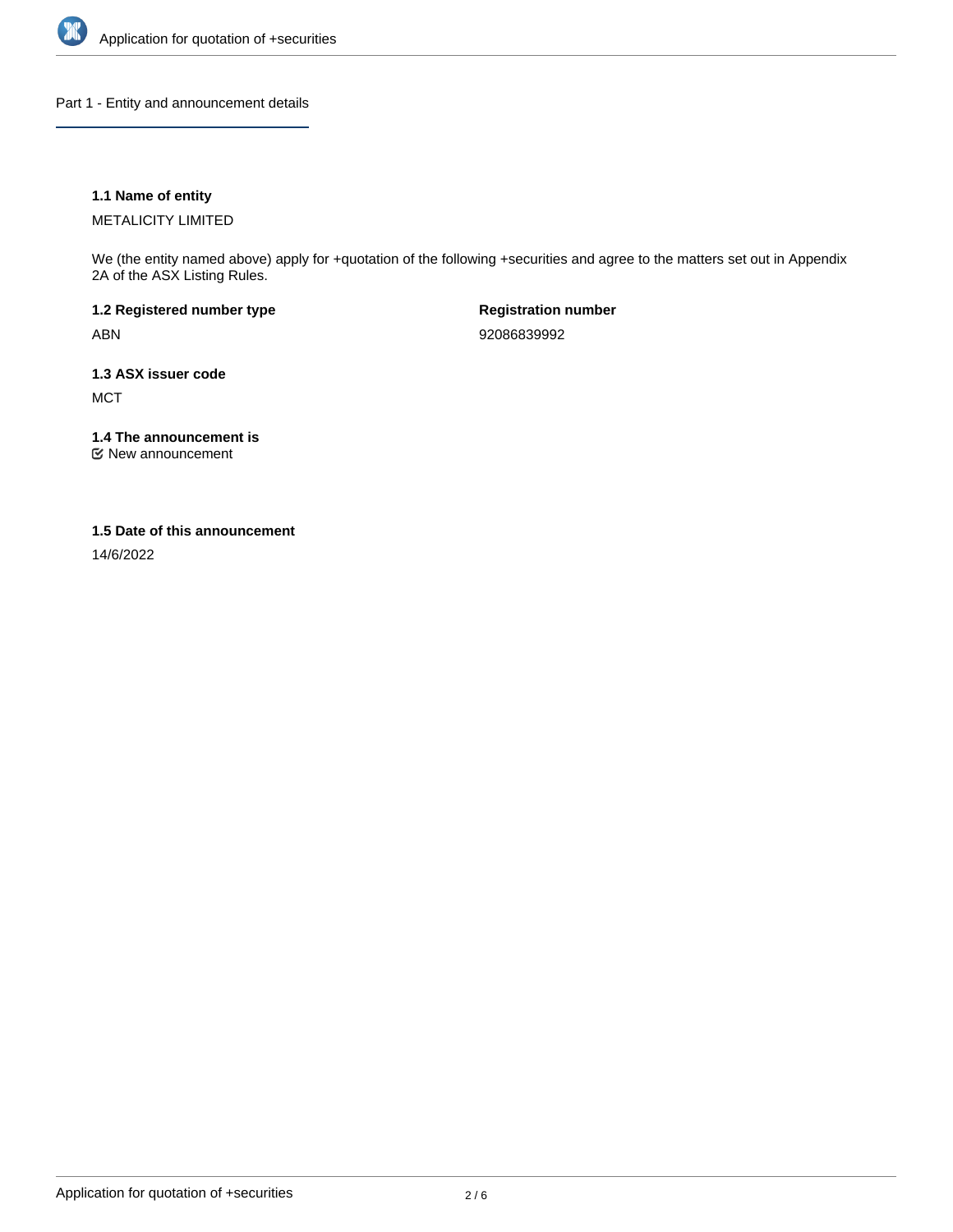

# Part 2 - Type of Issue

#### **2.1 The +securities to be quoted are:**

+Securities issued as part of a transaction or transactions previously announced to the market in an Appendix 3B

#### **Previous Appendix 3B details:**

| <b>Announcement Date and</b><br>Time | <b>Announcement Title</b>                   | Selected Appendix 3B to submit quotation<br>reauest |  |
|--------------------------------------|---------------------------------------------|-----------------------------------------------------|--|
| 24-Sep-2021 12:50                    | New - Proposed issue of securities -<br>MCT | A placement or other type of issue                  |  |

# **2.3a.2 Are there any further issues of +securities yet to take place to complete the transaction(s) referred to in the Appendix 3B?**

Yes

### **2.3a.3 Please provide details of the further issues of +securities yet to take place to complete the transaction(s) referred to in the Appendix 3B**

Issue of new Metalicity Limited (MCT) Shares as consideration under MCT's off-market takeover bid for all of the fully paid ordinary shares in Nex Metals Explorations Limited (NME) (Offer) pursuant to its bidders statement dated 24 September 2021 (as varied).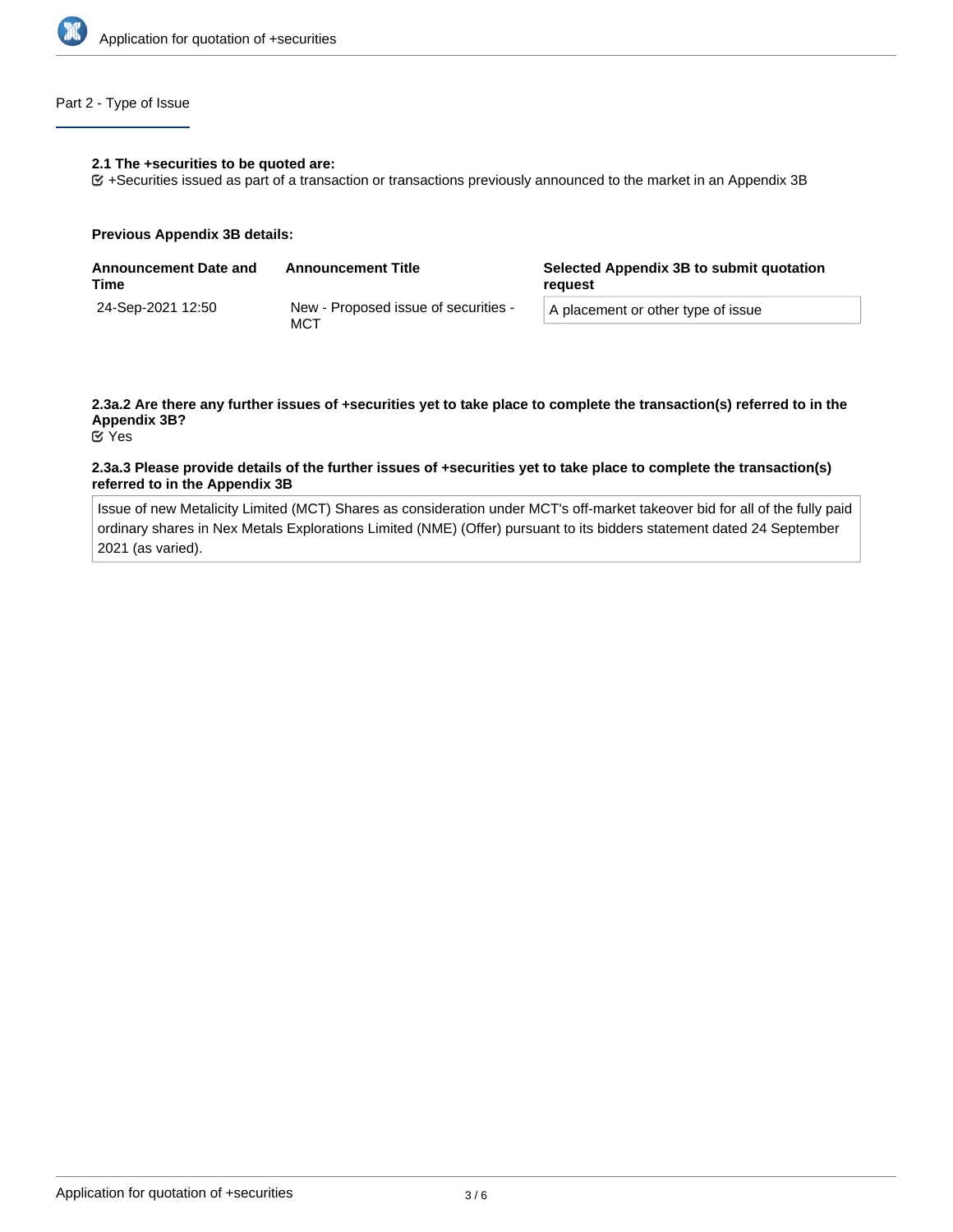

Part 3A - number and type of +securities to be quoted where issue has previously been notified to ASX in an Appendix 3B

## Placement Details

**ASX +security code and description**

MCT : ORDINARY FULLY PAID

**Issue date**

14/6/2022

Distribution Schedule

**Provide a distribution schedule for the new +securities according to the categories set out in the left hand column including the number of recipients and the total percentage of the new +securities held by the recipients in each category.**

| Number of +securities held | <b>Number of holders</b> | Total percentage of +securities held<br>For example, to enter a value of 50%<br>please input as 50.00 |
|----------------------------|--------------------------|-------------------------------------------------------------------------------------------------------|
| $1 - 1,000$                |                          | %                                                                                                     |
| $1,001 - 5,000$            |                          | $\%$                                                                                                  |
| $5,001 - 10,000$           |                          | %                                                                                                     |
| 10,001 - 100,000           |                          | $\%$                                                                                                  |
| 100,001 and over           |                          | $\%$                                                                                                  |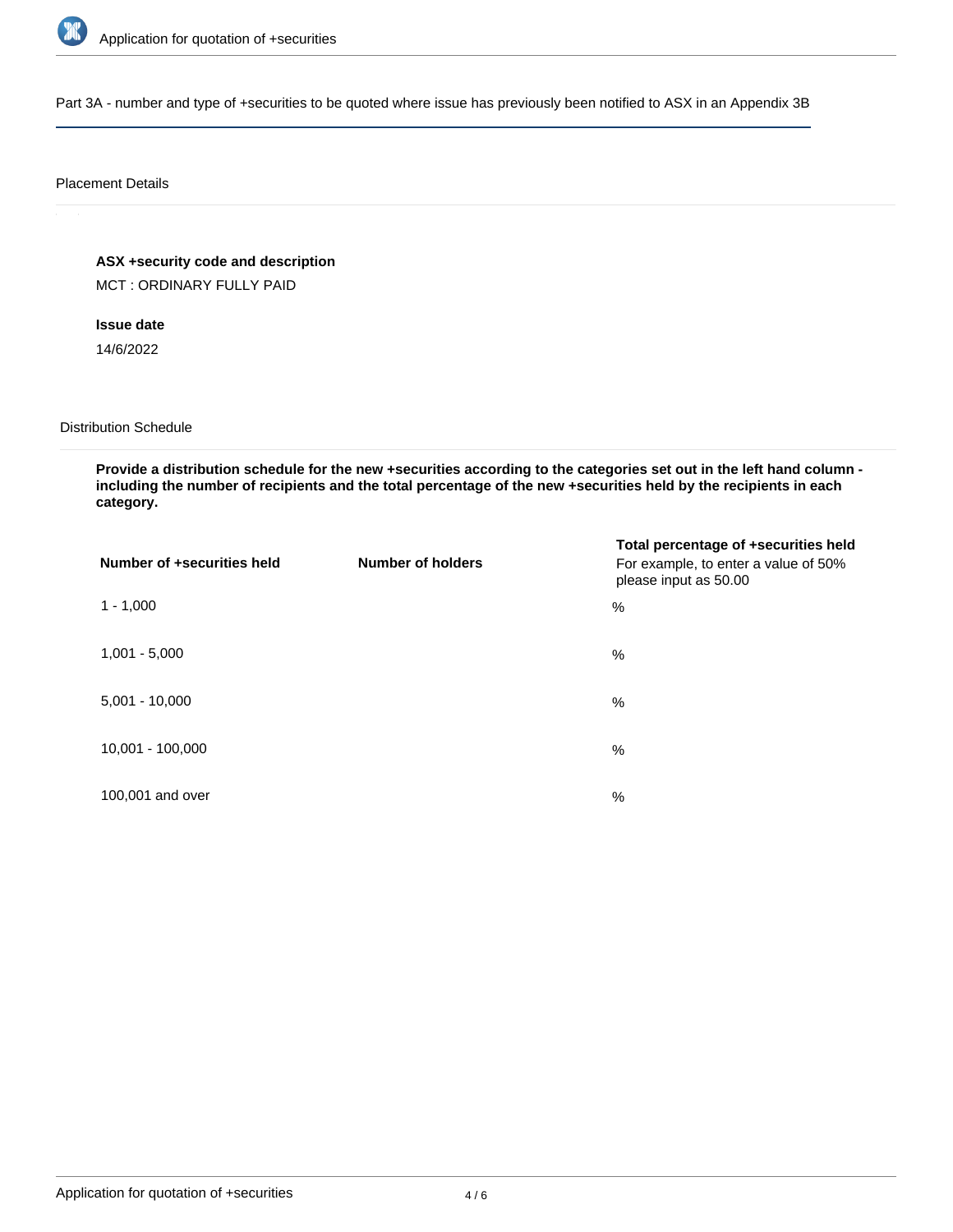

Issue details

# **Number of +securities to be quoted**

1,010,100

## **Are the +securities being issued for a cash consideration?**

No

# **Please describe the consideration being provided for the +securities**

The Offer is Unconditional, with all NME shareholders who accept or have accepted to receive 4.81 MCT Shares for every 1 NME Share.

## **Please provide an estimate (in AUD) of the value of the consideration being provided per +security for the +securities to be quoted**

0.003000

#### **Any other information the entity wishes to provide about the +securities to be quoted**

N/A